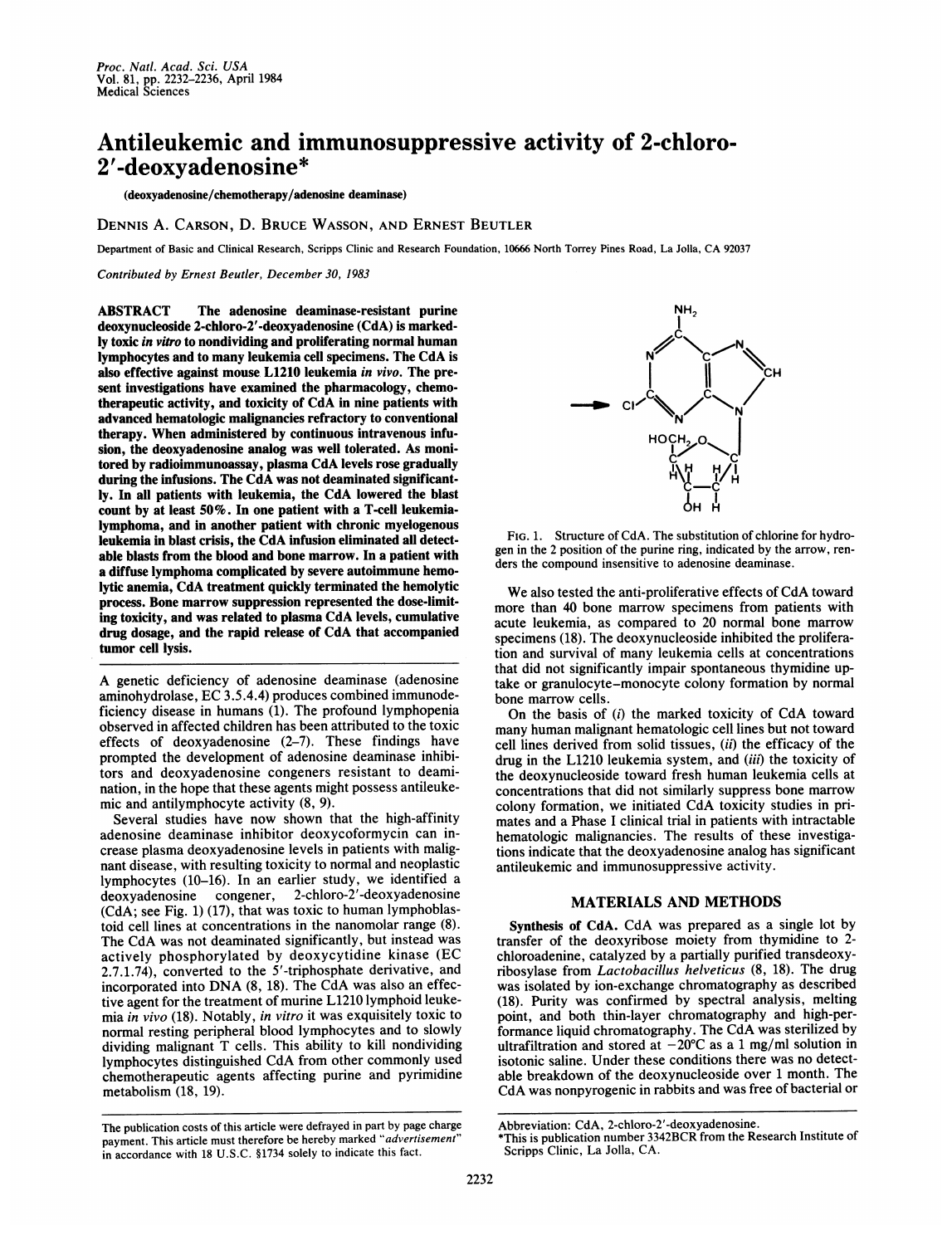fungal contamination, as determined by routine microbiological culture.

Radioactive CdA was prepared by transfer of the deoxyribose moiety from thymidine to 2-chloro[8-3H]adenine. The latter compound had been prepared from 2-chloro $[8-3H]$ adenosine (11 Ci/mmol, Moravek Biochemicals, City of Industry, CA;  $1 \text{ Ci} = 37 \text{ GBq}$  as described (18).

Radioimmunoassay of CdA. 2-Chloroadenosine (Sigma) was coupled to bovine serum albumin, as described by Erlanger et al. for adenosine (20). Two rabbits received two injections of the conjugate emulsified in complete Freund's adjuvant, at 3-week intervals. One week after the last injection, the animals were bled, and the sera were pooled and stored at  $-20^{\circ}$ C.

In the radioimmunoassay for CdA, increasing concentrations of CdA were added to  $400-\mu$ l aliquots of normal human plasma or the plasma from CdA-treated patients. Then 100  $\mu$ l of a 1:66 dilution of anti-CdA antibody in phosphate-buffered saline (0.01 M phosphate, 0.15 M sodium chloride pH 7.4), containing 2% normal rabbit serum, was added to each tube. Control tubes contained normal rabbit serum only. After 1-hr incubation at 37°C, 100  $\mu$ l of [8-<sup>3</sup>H]CdA (10,000 cpm) was added to each tube. One hour subsequently, the tubes were placed on ice, and 0.6 ml of saturated ammonium sulfate solution was added to each sample. Thirty minutes later, the tubes were centrifuged (1000  $\times$  g, 30 min, 4°C), washed once in 50% saturated ammonium sulfate, and recentrifuged. The resulting precipitates were dispensed into scintillation fluid and their radioactivities were measured in a spectrometer.

To minimize fluctuations in the measurement of CdA levels in the plasmas of patients receiving the drug, pretreatment plasma from each individual subject was used as a diluent to construct <sup>a</sup> standard curve. Plasma CdA levels were derived by extrapolation from the standard curves that were included in each assay.

In Vitro Sensitivity of Leukemia Cells to CdA. Fresh leukemic cells dispersed at a density of  $10<sup>6</sup>$  per ml in RPMI 1640 medium supplemented with <sup>2</sup> mM L-glutamine and 20% autologous plasma were incubated with increasing doses of CdA or  $9 - \beta$ -D-arabinofuranosylcytosine ("cytosine arabinoside"; cytosine arabinonucleoside) for <sup>3</sup> days. At that time, cell viability was estimated microscopically by the trypan blue exclusion method (19).

Phase <sup>I</sup> Trial. The Phase <sup>I</sup> treatment with CdA was offered to patients with far-advanced hematologic malignancies who had exhausted all conventional modes of therapy. The protocol was approved by the Human Subjects Review Committee and by the General Clinical Research Center Advisory Committee at the Scripps Clinic and Research Foundation. Informed and voluntary consent was obtained from each patient prior to initiation of the experimental treatment.

Patients were hospitalized in the General Clinical Research Center. The CdA (1 mg/ml in isotonic saline) was administered by continuous intravenous infusion at dosages of 0.1-1.0 mg/kg per day for 5-14 days. Plasma CdA levels were monitored by radioimmunoassay. Complete blood counts, platelet counts, and urinalysis were performed daily. Liver and kidney function, serum electrolytes, blood clotting parameters, and uric acid were measured every other day. Other medications were administered as dictated by the patients' clinical status. Some patients, in whom neither a therapeutic response nor a toxic response was demonstrable after the initial CdA infusion, received <sup>a</sup> second or third course of CdA with <sup>a</sup> 0.1 mg/kg per day increment in dosage.

## RESULTS

Pharmacokinetics of CdA. A radioimmunoassay was developed for the estimation of CdA levels in plasma (Fig. 2). The rabbit anti-CdA antiserum did not react appreciably

90 80 70 60 - 50  $40$  $30<sup>1</sup>$ 20 dAdo Ade

Em - 0 u

100

 $\mathcal{L}$  $\theta$ O 3 6 12 24 48 96 192 384 1000 Inhibitor, nM

FIG. 2. Radioimmunoassay of CdA in plasma. CdA at increasing concentrations was added to duplicate specimens of normal plasma ( $\bullet$ ) or the plasmas from two patients treated with CdA at 0.1 mg/kg per day (o). After the addition to each sample of rabbit anti-CdA antibody and  $10<sup>4</sup>$  cpm of  $[8<sup>3</sup>H]CdA$ , antibody-bound CdA was precipitated and the radioactivity in the pellet was measured. % control  $cpm = [(cpm in pellet with additional CdA)/(cpm in pellet without$ additional CdA)]  $\times$  100. As shown, 1  $\mu$ M concentrations of hypoxanthine (Hyp), inosine (Ino), deoxyinosine (dIno), adenosine (Ado), deoxyadenosine (dAdo), and adenine (Ade) did not inhibit significantly the CdA-anti-CdA antigen-antibody reaction.

with other purine bases or nucleosides. When autologous pretreatment plasma was used as a diluent, the radioimmunoassay detected CdA at concentrations  $\geq$ 5 nM.

In general, increasing dosages of CdA given via continuous intravenous infusion yielded increasing plasma concentrations. For uncertain reasons that may relate to baseline renal tubular function or to tumor burden, the plasma levels varied up to 3-fold among patients who received the same dosage. In each subject, the plasma CdA concentrations rose gradually during the drug infusion. At the time of rapid tumor cell lysis, plasma CdA levels increased abruptly (Fig. <sup>3</sup> Upper). With termination of the CdA infusion, the nucleoside was cleared from the plasma over a period of 1-3 days.

The fractionation of deproteinized plasma from CdA-treated patients by high-performance liquid chromatography revealed primarily CdA, with lesser amounts of 2-chloroadenine (results not shown). Chromatographic analysis of spot urine specimens taken during treatment yielded basically similar results. No deaminated products of the drug were detected.

Antileukemic and Immunosuppressive Effects of CdA. Nine patients with far advanced hematologic malignancies received CdA at 0.1-1.0 mg/kg per day by continuous intravenous infusion for 4-14 days (Table 1). The drug was well tolerated. Only the patient who received the highest dosage experienced significant nausea and vomiting during the infusion. None had drug-related fevers or changes in sensorium.

Several of the patients who participated in the protocol had received prior chemotherapy with cytosine arabinonucleoside. As illustrated in Fig. <sup>3</sup> Lower, leukemic cells resistant to cytosine arabinonucleoside remained sensitive to the in vitro toxic effects of CdA.

In all patients with leukemia, the CdA lowered the peripheral blood blast count by at least 50%. Responses were observed at various dosages from 0.1 to 1.0 mg/kg per day. In one patient with a refractory T-cell leukemia-lymphoma and in one patient with chronic myelogenous leukemia in blast crisis the CdA eliminated detectable malignant cells from the blood and bone marrow (Fig. 3 Upper). Unfortunately, both

Hyp, Ino,dlno

 $\blacktriangle$  Ado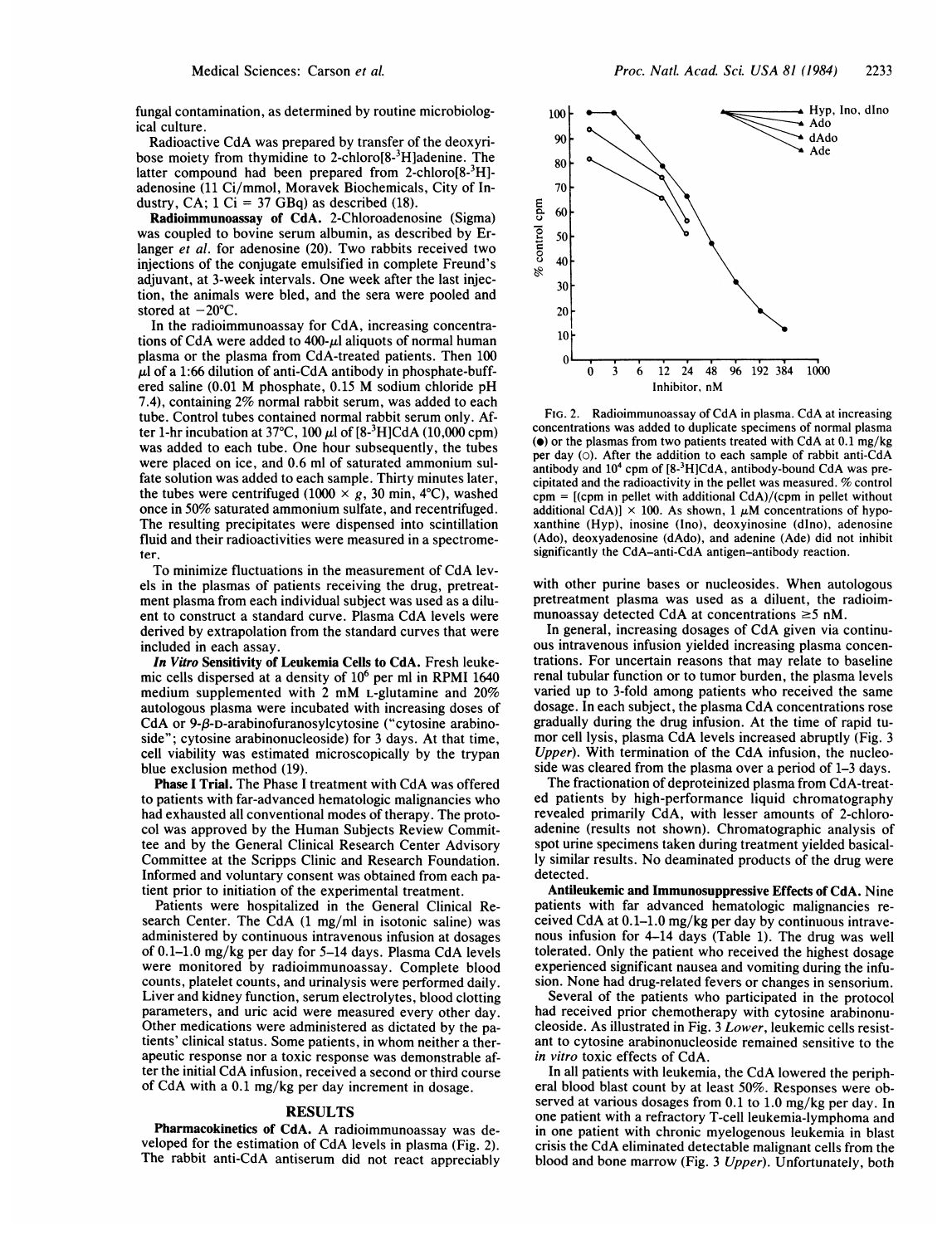

FIG. 3. Effects of CdA infusions in two patients with advanced hematologic malignancies. A patient with chronic myclogenous leukemia in blast crisis (CML, Upper Left) and a patient with refractory T-cell leukemia-lymphoma (Upper Right) received CdA at 0.2 mg/kg per day for 7 days and <sup>14</sup> days, respectively. The CML patient also received intermittent hydroxyurea (arrows). In both cases <sup>a</sup> precipitous fall in the peripheral blood blast (WBC) count ( $\bullet$ -- $\bullet$ ) was followed by a massive rise in plasma CdA levels ( $\bullet$ - $\bullet$ ). (Lower) In vitro toxicity of CdA ( $\bullet$ ) and cytosine arabinonucleoside  $(0)$  toward the leukemia cells from these two patients.

| Table 1. Effects of CdA infusion in a Phase I trial |  |
|-----------------------------------------------------|--|
|-----------------------------------------------------|--|

|                                                      | CdA dose,<br>mg/kg |                                      |                             |
|------------------------------------------------------|--------------------|--------------------------------------|-----------------------------|
| Diagnosis                                            | per day            | Response                             | Toxicity                    |
| Acute nonlympho-<br>cytic leukemia                   | 1.0                | Decrease in<br>blast count           | Bone marrow<br>suppression* |
| Plasma cell leuke-<br>mia                            | 0.1                | Decrease in<br>blast count           | Bone marrow<br>suppression* |
| Immunoblastic sar-<br>coma                           | 0.1                | None                                 | None                        |
| Diffuse histiocytic<br>lymphoma                      | $0.1 - 0.5$        | None                                 | Bone marrow<br>suppression  |
| Lymphocytic lym-<br>phoma                            | $0.1 - 0.3$        | Hemolytic<br>anemia<br>abated        | Bone marrow<br>suppression  |
| Chronic lymphocyt-<br>ic leukemia                    | $0.1 - 0.3$        | Decrease in<br>lympho-<br>cyte count | Bone marrow<br>suppression* |
| T-lymphocyte leuke-<br>mia-lymphoma                  | $0.1 - 0.3$        | Disappear-<br>ance of tu-<br>mor     | Bone marrow<br>suppression* |
| Chronic myeloge-<br>nous leukemia in<br>blast crisis | 0.1                | Decrease in<br>blast count           | None                        |
| Chronic myeloge-<br>nous leukemia in<br>blast crisis | $0.1 - 0.15$       | Loss of de-<br>tectable<br>tumor     | Bone marrow<br>suppression  |

A decrease in blast count  $=$  >50% reduction in the number of blasts in the peripheral blood during or subsequent to the infusion. \*These patients required erythrocyte and platelet support prior to therapy, making bone marrow suppression difficult to evaluate.

patients succumbed from opportunistic infection during the prolonged post-treatment aplastic phase, during which, however, leukemia cells did not reappear despite the fact that CdA therapy had been discontinued. Postmortem examination revealed no microscopic evidence of tumors.

One patient with a diffuse histiocytic lymphoma had a severe and massive autoimmune hemolytic anemia, complicated by a cerebrovascular accident. The hemolytic anemia was refractory to conventional chemotherapy with prednisone, alkylating agents, and antimetabolites. As illustrated in Fig.



FIG. 4. Effect of CdA in <sup>a</sup> patient with diffuse lymphoma and autoimmune hemolytic anemia. As indicated this patient required 7- <sup>10</sup> units of packed erythrocytes (RBC) per week. The CdA treatment terminated the hemolytic process and produced sustained leukopenia and thrombocytopenia.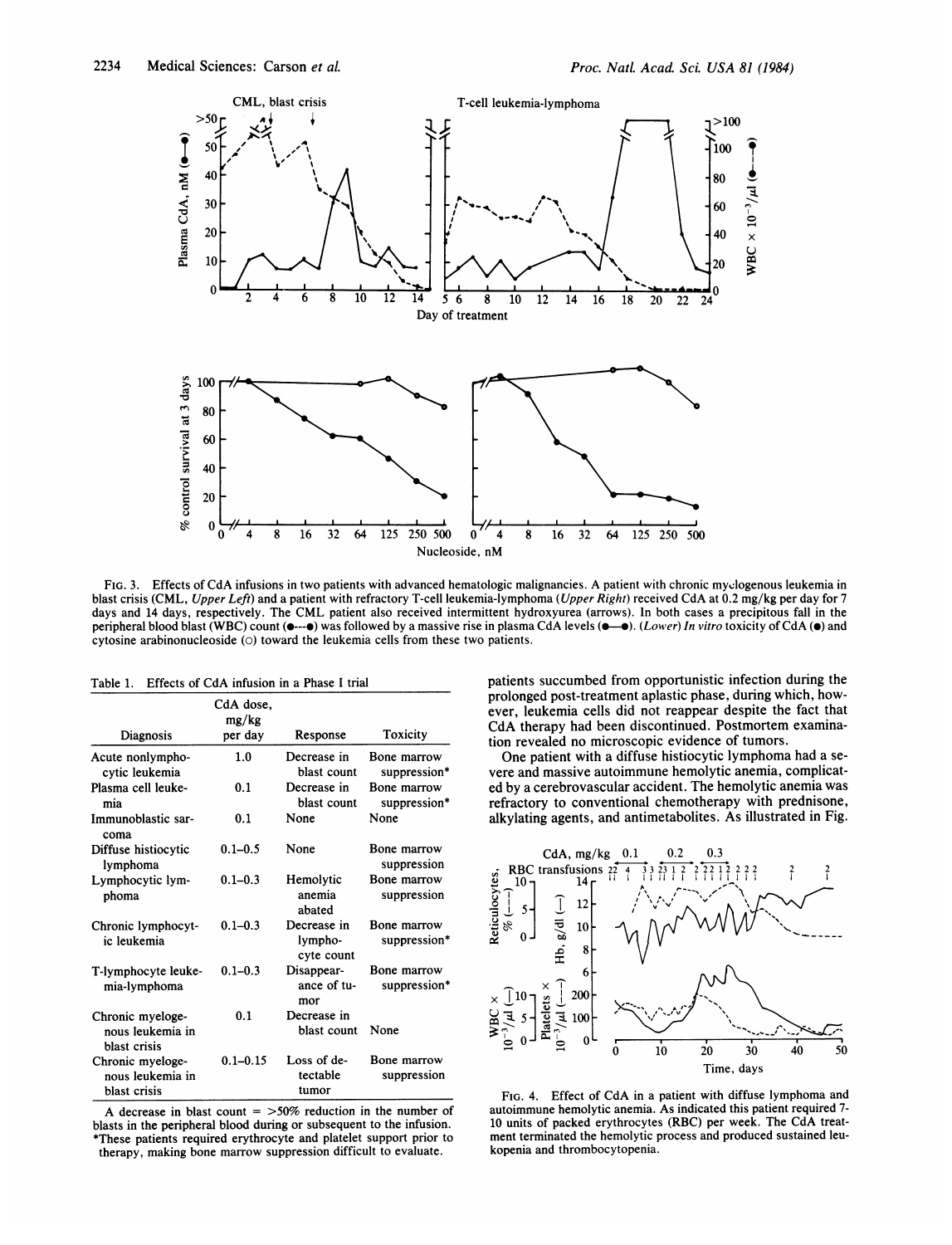Proc. NatL. Acad. Sci. USA <sup>81</sup> (1984) 2235

4, treatment with CdA terminated the hemolytic process. The patient was discharged from the hospital, but remained persistently thrombocytopenic and ultimately succumbed from a second cerebrovascular accident occurring several months after the discontinuation of chemotherapy. An autopsy could not be performed.

Toxicity of CdA in Humans. Bone marrow suppression was the dose-limiting toxicity. Some degree of leukopenia, thrombocytopenia, or both was observed in all patients who received CdA at <sup>a</sup> dose of at least 0.2 mg/kg per day for <sup>5</sup> days (Table 1). The degree of bone marrow suppression was related not only to the rate of administration but also to the cumulative dosage and to the tumor burden at the start of chemotherapy.

Three patients had mild and transient increases of serum glutamic-oxaloacetic transaminase during the CdA infusion. All three had abnormal liver function tests prior to treatment. CdA did not induce significant changes in serum urea nitrogen or creatinine.

## DISCUSSION

The present studies document the antileukemic and immunosuppressive properties of CdA. This adenosine deaminaseresistant deoxyadenosine analog was administered by continuous intravenous infusion to nine patients with advanced hematologic malignancies refractory to conventional chemotherapy. The CdA infusions were well tolerated clinically. In all the leukemia patients, the drug lowered the number of circulating blasts. In one patient with a T-cell leukemia-lymphoma, and in one patient with chronic myelogenous leukemia in blast crisis, the CdA eliminated detectable blasts from the blood and bone marrow. In a patient with advanced lymphoma, the treatment halted a severe autoimmune hemolytic process.

Bone marrow suppression represented the dose-limiting toxic effect of the deoxynucleoside. Leukopenia, thrombocytopenia, or both occurred in all patients who received 0.2 mg/kg per day for at least 5 days. Such dosages usually produced plasma CdA levels  $\geq$ 20 nM as measured by radioimmunoassay. These results are consistent with previous in vitro studies, in which similar CdA concentrations inhibited spontaneous thymidine uptake and granulocyte-monocyte colony formation by normal human bone marrow cells (18).

The continuous administration of CdA for several days at even modest dosages (0.1-0.2 mg/kg per day) induced the lysis of susceptible hematologic neoplasms. Accompanying tumor destruction was <sup>a</sup> sudden increase in plasma CdA to concentrations capable of causing sustained bone marrow suppression. The synchronous discharge and subsequent dephosphorylation in the plasma of CdA <sup>5</sup>'-phosphates, previously trapped in the tumor cells, offers a plausible explanation for the phenomenon. The predicament might be averted by vigorous cytoreduction with conventional chemotherapeutic agents prior to, or concurrent with, treatment.

Although analogs of deoxyadenosine are more toxic to lymphocytes than to other cell types, they can potentially harm all normal somatic cells. In this regard, the high-affinity adenosine deaminase inhibitor deoxycoformycin has demonstrated considerable chemotherapeutic activity against leukemias and lymphomas but has produced idiosyncratic and sometimes unacceptable damage to normal tissues (10- 16). The toxicity correlated with sustained increases in the plasma concentrations of endogenously generated deoxyadenosine and adenosine. With CdA, as opposed to deoxycoformycin, the chemotherapist can more easily regulate the plasma levels of the active deoxynucleoside moiety. Conceivably, the toxicity of CdA toward normal cells could be reduced by altering the mode or schedule of administration.

Among human malignant lymphoblastoid cell lines, resist-

ance to CdA is achieved easily by a change in the nucleoside transport system, the loss of deoxycytidine kinase, or an increase in the endogenous synthetic rate of deoxynucleosides (ref. 21 and unpublished data). In particular, the latter event may require only a single dominantly inherited metabolic alteration and does not impair cell growth. These same changes also render malignant cells resistant to the antiproliferative effects of cytosine arabinonucleoside. As shown here, and also in our earlier study (18), leukemic cells clinically resistant to cytosine arabinonucleoside often remain sensitive to CdA.

Besides CdA, other deoxynucleosides active in the L1210 mouse leukemia model include the 2-fluoro and 2-bromo derivatives of deoxyadenosine, and  $9 - \beta$ -D-arabinofuranosyl-2fluoroadenine (9, 22-24). On a molar basis, CdA is the most potent of these agents in vitro. Although the metabolisms of the various deoxyadenosine congeners are basically similar, the exact modes of action, pharmacokinetics, and potential toxic effects of the drugs may differ. Thus, the results of the present in vivo trial may not apply to these other potentially promising antileukemic agents.

The accumulated data suggest that CdA possesses the following favorable chemotherapeutic properties: (i) antileukemic and immunosuppressive activity, (ii) high degree of patient compliance,  $(iii)$  resistance to deamination,  $(iv)$  relative selectivity toward malignant lymphocytes and hematologic cells, and (v) ability to kill cells arrested in prolonged G1 phase. However, the agent may depress bone marrow function, trigger sudden tumor lysis, and engender early drug resistance.

The authors thank the members of the Hematology Division at the Scripps Clinic and Research Foundation for assistance in the clinical management of the patients. Funding for this research was provided in part by Grant RR 00833 from the National Institutes of Health, Grant 31459 awarded by the National Cancer Institute, and a grant from the Weingart Foundation.

- 1. Giblett, E. R., Anderson, J. E., Cohen, F., Pollara, B. & Meuwissen, H. J. (1972) Lancet ii, 1067-1069.
- 2. Cohen, A., Hirschhorn, R., Horowitz, S. D., Rubinstein, A., Polmar, S. H., Hong, R. & Martin, D. W., Jr. (1978) Proc. Natl. Acad. Sci. USA 75, 472-476.
- 3. Coleman, M. S., Donofrio, J., Hutton, J. J., Hahn, L., Daoud, A., Lampkin, B. & Dyminski, J. (1978) J. Biol. Chem. 253, 1619-1626.
- 4. Carson, D. A., Kaye, J. & Seegmiller, J. E. (1977) Proc. Natl. Acad. Sci. USA 74, 5677-5681.
- 5. Carson, D. A., Kaye, J. & Seegmiller, J. E. (1978) J. Immunol. 121, 1726-1731.
- 6. Mitchell, B. S., Meijas, E., Daddona, P. E. & Kelley, W. N. (1978) Proc. Natl. Acad. Sci. USA 75, 5011-5014.
- 7. Carson, D. A., Kaye, J. & Wasson, D. B. (1981) J. Immunol. 126, 348-352.
- 8. Carson, D. A., Wasson, D. B., Kaye, J., Ullman, B., Martin, D. W., Jr., Robins, R. K. & Montgomery, J. A. (1980) Proc. Natl. Acad. Sci. USA 77, 6865-6869.
- 9. Montgomery, J. A. (1982) Cancer Res. 42, 3911-3917.<br>10. Koller, C. A., Mitchell, B. S., Grever, M. R., Meijas, J.
- Koller, C. A., Mitchell, B. S., Grever, M. R., Mejias, E., Malspeis, L. & Metz, E. N. (1979) Cancer Treat. Rep. 63, 1949- 1952.
- 11. Grever, M. R., Siaw, M. F. E., Jacob, W. F., Neidhart, J. A., Miser, J. S., Coleman, M. S., Hutton, J. J. & Balcerzak, S. P. (1981) Blood 57, 406-417.
- 12. Poplack, D. G., Sallan, S., Rivera, G., Holcenberg, J., Murphy, S., Blatt, J., Lipton, J., Venner, P. M., Glaubiger, D., Ungerleider, R. & Johns, D. G. (1981) Cancer Res. 41, 3343- 3346.
- 13. Prentice, H. G., Ganeshaguru, R., Bradstock, K. F., Goldstone, A. H., Smyth, J. F., Wonke, B., Janossy, G. & Hoffbrand, A. V. (1980) Lancet i, 170-173.
- 14. Siaw, M. F. E., Mitchell, B. S., Koller, C. A., Coleman, M. S. & Hutton, J. J. (1980) Proc. NatI. Acad. Sci. USA 77, 6157-6161.